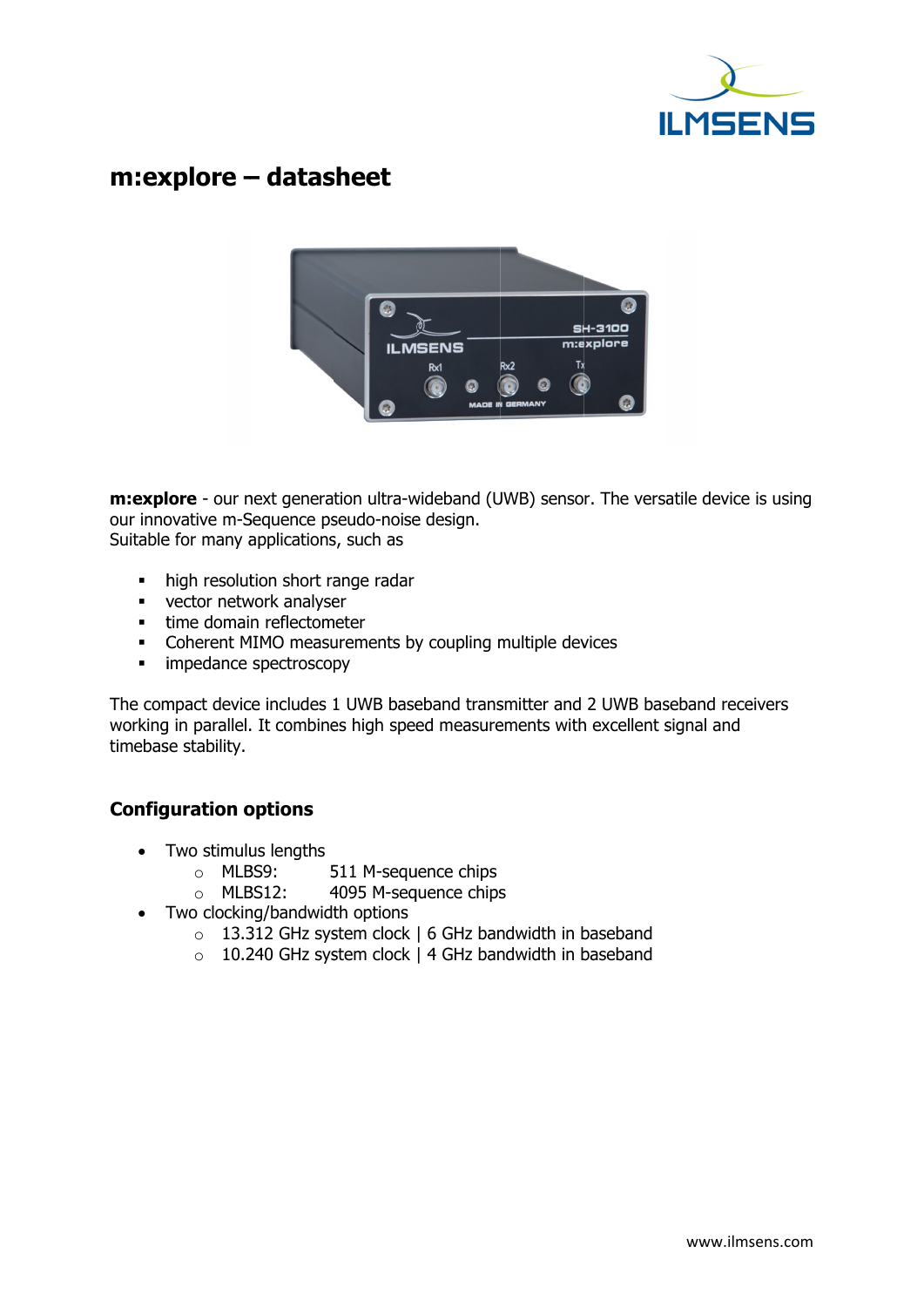

# RF properties

UWB baseband transmitter:

- UWB pseudo pseudo-noise signal
	- B pseudo-noise signal<br>○ no high voltage peaks:  $0.8 V_{\text{pp}}$  max.
	- $\circ$  low field strength operation operation (when connected to antennas)
	- $\circ$  low crest factor / PAPR: CF  $\approx$  2.6 typ. (PAPR  $\approx$  8.3 dB)
- extremely stable generation driven by phase locked RF system clock
- instantaneous 10 dB bandwidth no high voltage peaks<br>low field strength ope<br>low crest factor / PAP<br>ely stable generation c<br>aneous 10 dB bandwid<br>0.1 - 6 GHz (@13.3
	- $\circ$  0.1 6 GHz (@13.312 GHz system lock)
	-
- Ambiguity time and range: (1-way range in air)

|                                                                 |                       |  | $\circ$ low crest factor / PAPR: CF $\approx$ 2.6 typ. (PAPR $\approx$ 8.3 dB) |                          |
|-----------------------------------------------------------------|-----------------------|--|--------------------------------------------------------------------------------|--------------------------|
| remely stable generation driven by phase locked RF system clock |                       |  |                                                                                |                          |
| tantaneous 10 dB bandwidth                                      |                       |  |                                                                                |                          |
|                                                                 |                       |  | $\circ$ 0.1 - 6 GHz (@13.312 GHz system lock)                                  |                          |
|                                                                 |                       |  | $\circ$ 0.1 – 4 GHz (@10.240 GHz system lock)                                  |                          |
| biguity time and range: (1-way range in air)                    |                       |  |                                                                                |                          |
|                                                                 |                       |  | ○ MLBS9 / 13.312 GHz: $T_{amb} \approx 38.4$ ns                                | $R_{amb} \approx 11.5$ m |
|                                                                 | o MLBS9 / 10.240 GHz: |  | $T_{\text{amb}} \approx 49.9$ ns                                               | $R_{amb} \approx 15.0$ m |
|                                                                 |                       |  |                                                                                |                          |

- o MLBS9 / 13.312 GHz:<br>o MLBS9 / 10.240 GHz:  $\mathsf{T}_{\mathsf{amb}}$  ≈ 49.9 ns
- o MLBS MLBS12 / 13.312 GHz: 。 MLBS12 / 13.312 GHz:<br>。 MLBS12 / 10.240 GHz:  $\mathsf{T}_{\mathsf{amb}}$  ≈ 307.6 ns  $R_{amb}$  ≈ 92.3 m
- $\mathsf{T}_{\mathsf{amb}}$  ≈ 399.9 ns  $R_{amb} \approx 120.0$  m
- total output power: ca. -7 dBm
- Tx RF-port: SMA SMA-Female
- output power-down feature (software controlled)

#### UWB baseband receivers:

- 2 coherent Rx working in parallel
- continuous, synchronous sub-sampling operation: 1:512 pre-scaler
- UWB analogue input bandwidth analogue input bandwidth:
	- B analogue input bandwidth:<br>○ 0.1 6 GHz (@13.312 GHz system lock)
	- $\circ$  0.1 4 GHz (@10.240 GHz system lock) (@13.312 GHz<br>(@10.240 GHz<br>›n point:
- input 1 dB compression point:
- system performance:
	- o MLBS9:
	- o MLBS12:
- SMA-Female<br>
gature (software controlled)<br>
gain parallel<br>
bous sub-sampling operation: 1:512 pre-scaler<br>
andwidth:<br>
(@13.312 GHz system lock)<br>
(@10.240 GHz system lock)<br>
P<sub>1dB</sub>  $\approx$  -14 dBm<br>  $\approx$  155 dB<br>  $\approx$  164 dB<br>
er re ≈ 164 64 dB
	- $\circ$  can be extended by external amplifiers
- instantaneous dynamic range o Tx output power referred to Rx noise floor at maximum integration time noise floor range:  $> 135$  dB(s)
- o measured from P1dB to receiver n % power referred to Rx noise floor at maximum integration time<br>tended by external amplifiers<br>namic range:  $> 135 \text{ dB(s)}$ <br>from P1dB to receiver noise floor with 1 s integration time<br>timebase derived from transmitter clock:<br>
- extremely stable timebase derived from transmitter clock:
	- $\circ$  timebase jitter:  $<$  20 fs (rms)
- RF-ports: SMA-F

# Resolution and accuracy:

- o timebase jitter:  $\bullet$  RF-ports: SMA-F<br> *Neasurement setup:* Tx → SMA cable → 20 dB → SMA cable → Rx<br>  $\bullet$  Measurement setup: Tx → SMA cable → 20 dB → SMA cable → Rx
- Resolution: o 3 dB @13.312 GHz: pulse width 117.4 ps pulse width 2-way resol<br>
117.4 ps 17.6 mm<br>
207.8 ps 31.2 mm<br>
00 repetitions@maximum measur<br>  $\sigma_{del} \approx 10.7$  fs (rms)  $\sigma_R \approx 1.6$  µm 2-way resolution air 17.6 mm
	- o 10 dB @13.312 GHz: @13.312 GHz:<br>3 @13.312 GHː<br>iation of pulse o 207.8 ps ps 31.2 mm
- Random variation Random variation pulse delay (1000 repetitions@maximum measurement speed)
	- o 13.312 GHz:

- 
- 
- 

≈ 155 155 dB

 $P_{1dB}$  ≈ -14 dBm